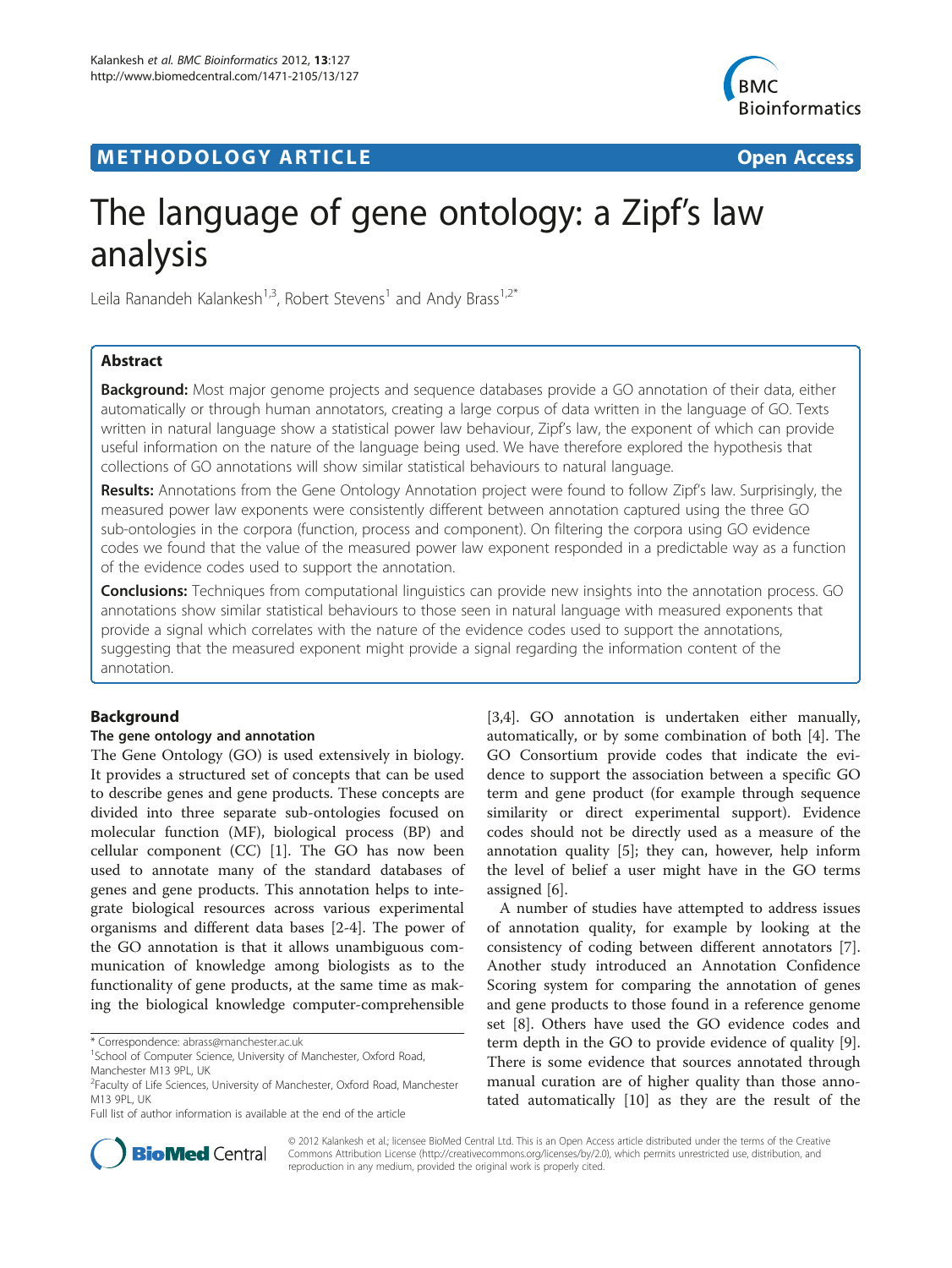combined effort of many scientists [\[11\]](#page-6-0). None of these methods, however, has addressed the core question of how effective the annotations are in conveying meaning to a wider biological audience. We therefore need methods that determine the extent to which annotation is meeting user requirements. Unfortunately, we have very few ways of judging whether the set of annotations produced to describe a collection of genes/gene products in a database works effectively in communicating knowledge between the annotator and the end user of those annotations.

## Language and the principle of least effort

The GO provides a vocabulary used by annotators to encode information regarding gene product function, information that the wider community then need to decode. The annotation associated with a gene product can be thought of as a sentence made up of words from GO.

It has long been known that natural languages show power-law behaviour. For example Zipf's law states that for any sufficiently large corpus word frequency is approximately inversely proportional to word rank (in which words are ordered by their frequency within the text, the most common ranked first). Indeed, Zipf's law is considered as the statistical characteristic of human language [[12,13\]](#page-6-0), and as a wider property of many different complex systems [[14\]](#page-6-0). This pattern has even been observed in a number of extinct and undeciphered languages such as Meroitic [\[15\]](#page-6-0), and in the mysterious encrypted 15th century Voynich manuscript [[16\]](#page-6-0).

If  $N(r)$  is the number of words in a text with rank r then Zipf's law can be expressed as: ges sax<br>rypted<br>N(r) is<br>n Zipf's<br>N(r)∼r

$$
N(r) \sim r^{-\alpha} \tag{1}
$$

where  $\alpha$  is the Zipf's law exponent.

There are a number of different ways in which this behaviour can be represented mathematically - power law behaviour, Zipf's law, Pareto's law - that can be demon-strated to be equivalent [[17\]](#page-6-0). For example, if P (*f*) is the proportion of words in a text with frequency *f* then the power law can also be expressed as:<br>P  $(f) \sim f^{-\beta}$  (2) proportion of words in a text with frequency  $f$  then the power law can also be expressed as:

$$
P(f) \sim f^{-\beta} \tag{2}
$$

It is straightforward to show that β and α are related by:

$$
\beta = 1 + \frac{1}{\alpha} \tag{3}
$$

For typical single author sources in English  $β$  is about 2 [\[18](#page-6-0)-[20](#page-6-0)]. There can, however, be variations around this value. For example, in the speech of young children β is around 1.6 [\[21](#page-6-0)] whereas  $β > 2$  has been found in sets of nouns taken from single author texts [\[22](#page-6-0)]. Almost all

texts analysed have values of β in the range  $[1.6-2.4]$ [[23\]](#page-6-0). Zipf further argued that the power law behaviour arose from a principle of "least effort" in communication. A communication process can be thought of as having three components; a speaker, a listener and a message. The principle of "least effort" examines the work required from the speaker and the listener in com-

Similarly, we can view annotation as a process of communication. Consider the process of annotating the cellular location of the gene product integrin alpha8. The simplest annotation for the speaker (annotator) to produce is a frequently used (and ambiguous) term such as "cell" (GO:0002623). Such an annotation would, however, push greater effort on to the person using the annotation – the listener. The listener's job is easiest if the term used is clear and unambiguous, for example "integrin complex" (GO:0008305). This, however, requires significant effort from the speaker in identifying such rarely used GO terms.

## Zipf's law and the gene ontology

municating a message [[12,24\]](#page-6-0).

In this paper we have applied methods of computational linguistics to large repositories of GO annotation data from a number of complete published genomes. The objectives are to determine the extent to which:

- GO annotation from complete genomes show power law behaviour;
- the exponent of the power law provides insights into the nature of the underlying annotation;
- computational linguistic analysis provide insights into the annotation process.

To do this we have retrieved genome annotations from the Gene Ontology Annotation (GOA) project. In particular, the GOA data can be regarded as a goldstandard annotation set, with a significant portion that has been extensively curated by human experts.

## Methods

Gene Ontology identifiers and evidence codes were retrieved from each of the genome projects covered by the Gene Ontology Annotation (GOA) project (the version published in October 2009). Table [1](#page-2-0) shows the data sets that were obtained and the total number of annotations and distinct number of GO identifiers included in each.

The mouse and human GOA data sets were then further sub-divided using GO evidence codes to produce eight new data sets with different levels of support from the evidence codes. A set of high confidence (HC) data were derived chosen by selecting annotations labeled with at least one of the IDA (Inferred from Direct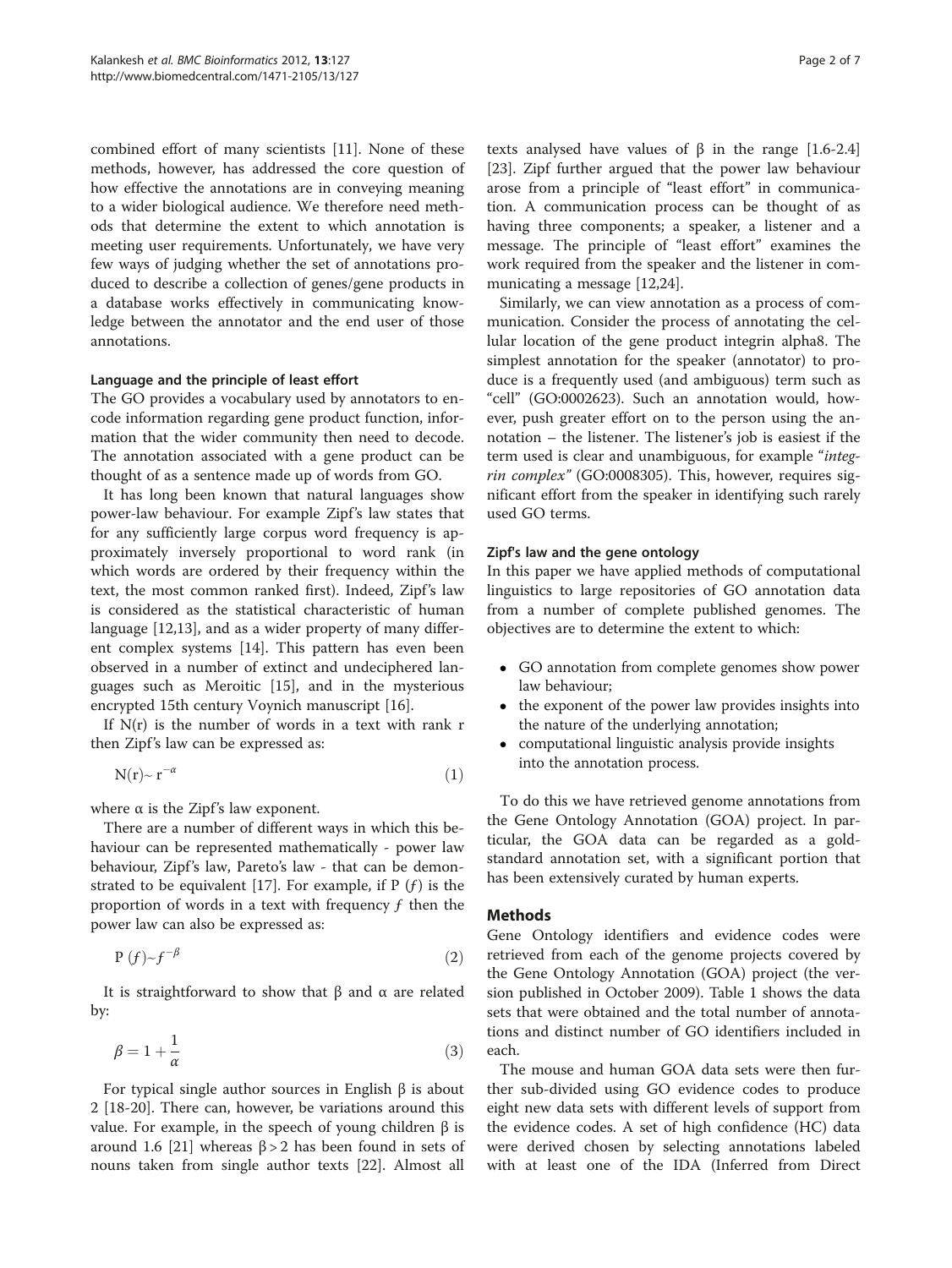| Species Sub- | Ontology  | <b>GOA</b>                     |                                  |  |
|--------------|-----------|--------------------------------|----------------------------------|--|
|              |           | Total number of<br>annotations | The number of distinct<br>GO IDs |  |
| Hs           | cc        | 51,640                         | 889                              |  |
|              | MF        | 55,781                         | 2,844                            |  |
|              | ΒP        | 58,320                         | 5,259                            |  |
| Mm           | CC        | 45,933                         | 641                              |  |
|              | MF        | 60,919                         | 2,318                            |  |
|              | ΒP        | 59,133                         | 4,239                            |  |
| Dr           | CC        | 23,179                         | 304                              |  |
|              | MF        | 47,651                         | 1,187                            |  |
|              | <b>BP</b> | 34,158                         | 1,513                            |  |
| Sc           | cc        | 29,563                         | 626                              |  |
|              | MF        | 26,292                         | 1,611                            |  |
|              | <b>BP</b> | 31,797                         | 1,963                            |  |
| Rn           | cc        | 53,342                         | 50                               |  |
|              | MF        | 63,050                         | 2,776                            |  |
|              | ΒP        | 74,943                         | 5,411                            |  |

<span id="page-2-0"></span>Table 1 Total number of annotations and the number of distinct GO identifiers for each of the data sets used in the study in terms of three separate sub-ontologies

CC – Cellular Component sub-ontology, MF - Molecular Function sub-ontology and BP - Biological Process sub-ontology. Homo sapiens (Hs), Mus musculus (Mm), Danio rerio (Dr), Saccharomyces cerevisiae (Sc), Rattus norvegicus (Rn).

Assay); IPI (Inferred from Physical Interaction); IMP (Inferred from Mutant Phenotype ); TAS (traceable Author Statement); EXP (Inferred from experiment); IC (Inferred by Curator); IEP (Inferred for Expression Pattern) or IGI (Inferred from Genetic Interaction) evidence codes. A set of low confidence (LC) data were derived by selecting annotations labeled with IEA (Inferred from Electronic Annotation) evidence codes. These data sets are characterized and described in Table 2.

It can be difficult to calculate an accurate exponent for the Zipf's law exponent if the data are presented in the form of a frequency vs rank graph, particularly as the data for high rank (low frequency) terms are often noisy.

By representing the data in the form of a Pareto distribution it is possible to measure the exponent much more accurately [[17](#page-6-0)]. This is because the Pareto distribution is expressed in terms of the cumulative distribution frequency: France is expressed<br>ion is expressed<br>on is expressed<br> $P(X \ge x) \sim x^{-1}$ 

$$
P(X \ge x) \sim x^{-k} \tag{4}
$$

where the distribution shape parameter  $k$  can be converted to the Zipf's law exponent α via:

$$
\alpha = \frac{1}{k} \tag{5}
$$

and to the power law exponent β as below:

$$
\beta = 1 + k \tag{6}
$$

The cumulative frequency graph is well defined for all values of x, and removes the problem of noise in the low frequency terms [\[17\]](#page-6-0).

The data on the GO identifier frequencies were therefore analysed using the Matlab packages plfit, plplot and, plpva (version 1.0.10 published in January 2010) developed by Clauset and Shalizi [[25\]](#page-6-0). These packages attempt to fit a power law model to the empirical data (represented as a Pareto distribution) and determine the extent to which the data can be effectively modeled using a power law. These tools provide two statistics describing the data. The first is a  $P$ -value that is used to determine the extent to which the power law model is appropriate. If the P-value is greater than 0.1 we can regard the power law to be a plausible model of our data. The second statistic produced is β, the exponent of the power law.

## Results

## Annotation and power law behaviour

Some of the most frequently used terms in the annotation data are some of the most generic (low term depth). For example the term GO:0005515 (protein binding) is typically one of the top two most frequent terms in all

Table 2 The total number of annotations and the number of distinct GO identifiers of each of the Homo sapiens (Hs) and Mus musculus (Mm) data sets in terms of the three separate sub-ontologies by evidence code

| Species Sub- | ontology  | <b>GOA</b>                       |                                |                                   |                                |  |
|--------------|-----------|----------------------------------|--------------------------------|-----------------------------------|--------------------------------|--|
|              |           | <b>High Confidence</b>           |                                | <b>Low Confidence</b>             |                                |  |
|              |           | The number of distinct GO<br>IDs | Total number of<br>annotations | The number of distinct GO<br>IDs. | Total number of<br>annotations |  |
| Hs           | cc        | 642                              | 16.744                         | 572                               | 31,164                         |  |
|              | MF        | 1,974                            | 20,250                         | 1,735                             | 31,709                         |  |
|              | <b>BP</b> | 3,172                            | 18,594                         | 3,642                             | 33,820                         |  |
| Mm           | CC        | 487                              | 11,784                         | 232                               | 28,918                         |  |
|              | MF        | 1,364                            | 10,467                         | 1,320                             | 45,185                         |  |
|              | BP        | 3,846                            | 264,78                         | 731                               | 26,473                         |  |
|              |           |                                  |                                |                                   |                                |  |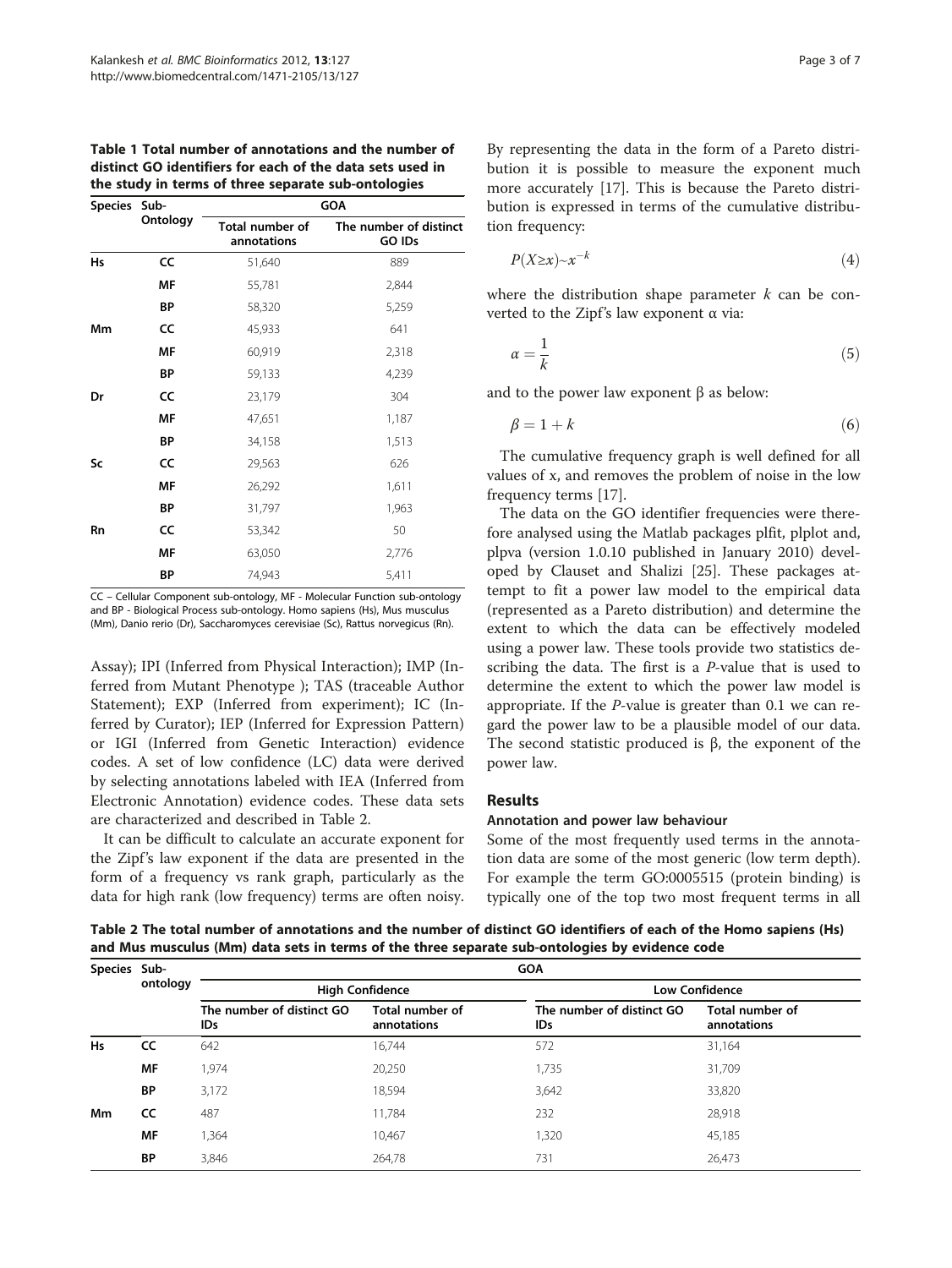the MF data analysed and is only two levels down from the root of the molecular function sub-ontology. The top 25% of the most commonly used GO terms for human molecular function have an average depth of 4.6, compared with an average depth of 6.4 for the 25% least commonly used terms. A similar pattern is repeated for all the sub-ontologies in all species examined in this paper (data not shown). This difference is significant  $(p < 0.001$  in a paired t-test), demonstrating that the most commonly used terms are typically less specific (higher in the ontology) than those which are used less frequently (deeper in the ontology).

Figure [1](#page-4-0) shows the log-log plots of cumulative frequency vs. term rank (Pareto plots) for data from the human GOA. It can be seen from these figures that there is strong support for a power law model for these data for the annotations from all three sub-ontologies, as demonstrated in the P-values returned from the fitting software.

Table [3](#page-5-0) shows the results obtained for the GOA datasets as defined in Table [1.](#page-2-0) In all cases the data are welldescribed by a power law, with exponents in the range observed for language  $(1.6 < \beta < 2.4)$ . By examining the results we can see that there are differences between the exponents measured for the BP sub-ontology compared with the CC and MF ontologies; the mean value of β for the GO BP sub-ontology is 2.13, for the MF subontology is 1.81, and for the CC sub-ontology is 1.71. The difference between the mean values from the BP compared with the CC and MF ontologies is significant  $(p < 0.001)$ . There is no significant difference between the exponents measured for the CC and MF sub-ontologies. One interesting anomaly is the value of the exponent measured for the biological process sub-ontology of *D. rerio* at 1.88 compared with the mean of 2.13.

The analysis was then repeated for the data-sets obtained from the mouse and human GOA data sets divided into high and low confidence evidence codes (the statistics for which are shown in Table [2](#page-2-0)). These results are shown in Table [4](#page-5-0).

Again there is a clear trend visible in these results, with the low confidence data showing consistently lower exponents than the full data set, with the highest exponents being measured for the filtered high confidence data. A paired t-test analysis of data measured from the high confidence and low confidence data supports the fact that the difference in exponents between these data sets is significant ( $p = 0.01$ ). It is also interesting to note that two of the annotation data sets with lower values of  $\beta$  have P-values < 0.1, i.e. cannot be effectively represented by a power law.

Using the data from Tables [1](#page-2-0) and [3](#page-5-0) it is possible to examine β as a function of both the total and distinct number of GO identifiers in each genomic annotation dataset. There is no clear correlation between the size of the data set and the power law exponent (Figure [2](#page-5-0)). This analysis includes data from a wide range of species data sets from the Ensembl database in addition to the GOA datasets.

# **Discussion**

We have used computational linguistics methods to examine a range of gene annotation data sets used to populate genome resources. In almost all cases these data sets obey Zipf's law, with exponents typical of those for human languages (Table [3](#page-5-0)). The This supports the hypothesis that the GO annotation can be thought of as a language, and that we can think of annotation as a form of communication process with the characteristics of a natural language. This then provides us with a framework in which to look at the effectiveness of the communication process using power law. For example, we have observed a real and significant difference in the power law exponents measured for annotation using the biological process sub-ontology ( $β \approx 2.1$ ) compared with that using the molecular function and cellular component sub-ontologies (β  $\approx$  1.8).

The measured exponent changes in a predictable and significant way as a function of the evidence codes that have been used to support annotation, but not as a function of the size of the annotation available (Figure [2](#page-5-0)). However, it is not clear that the absolute value of the exponent can be interpreted as a quality measure; for example, we would not want to state that the BP annotations are of higher quality than those done with the MF and CC ontologies. We therefore need to look more deeply into the linkage between the exponent and information transfer. For example, some insights can be drawn from work in statistical mechanics approaches to understanding the behaviour of language [[26](#page-6-0)]. In this work it is hypothesised that the exponent β is proportional to the "temperature" of the communication system, where temperature is to be interpreted as a "willingness to communicate". This would therefore imply that the increase we see in the value of  $β$  as a function of the annotation source (Table [4](#page-5-0)) reflects an increasing effort in the communication process. Indeed, this observation has been made previously in a number of studies of human language, in which the value of the exponent has been somewhat controversially linked to communication effectiveness [[23,24,27](#page-6-0),[28](#page-6-0)]. Similarly, there is a large literature (e.g. [[29\]](#page-6-0)) which debates the interpretations that can legitimately me be made of the Zipf's law exponent in linguistics and the extent to which these variations provide insights into communication, whether in whistles between dolphins [\[30\]](#page-6-0), the nature of the schizophrenic brain [\[31\]](#page-6-0) or language in children [[32](#page-6-0)]. In particular, much of this analysis has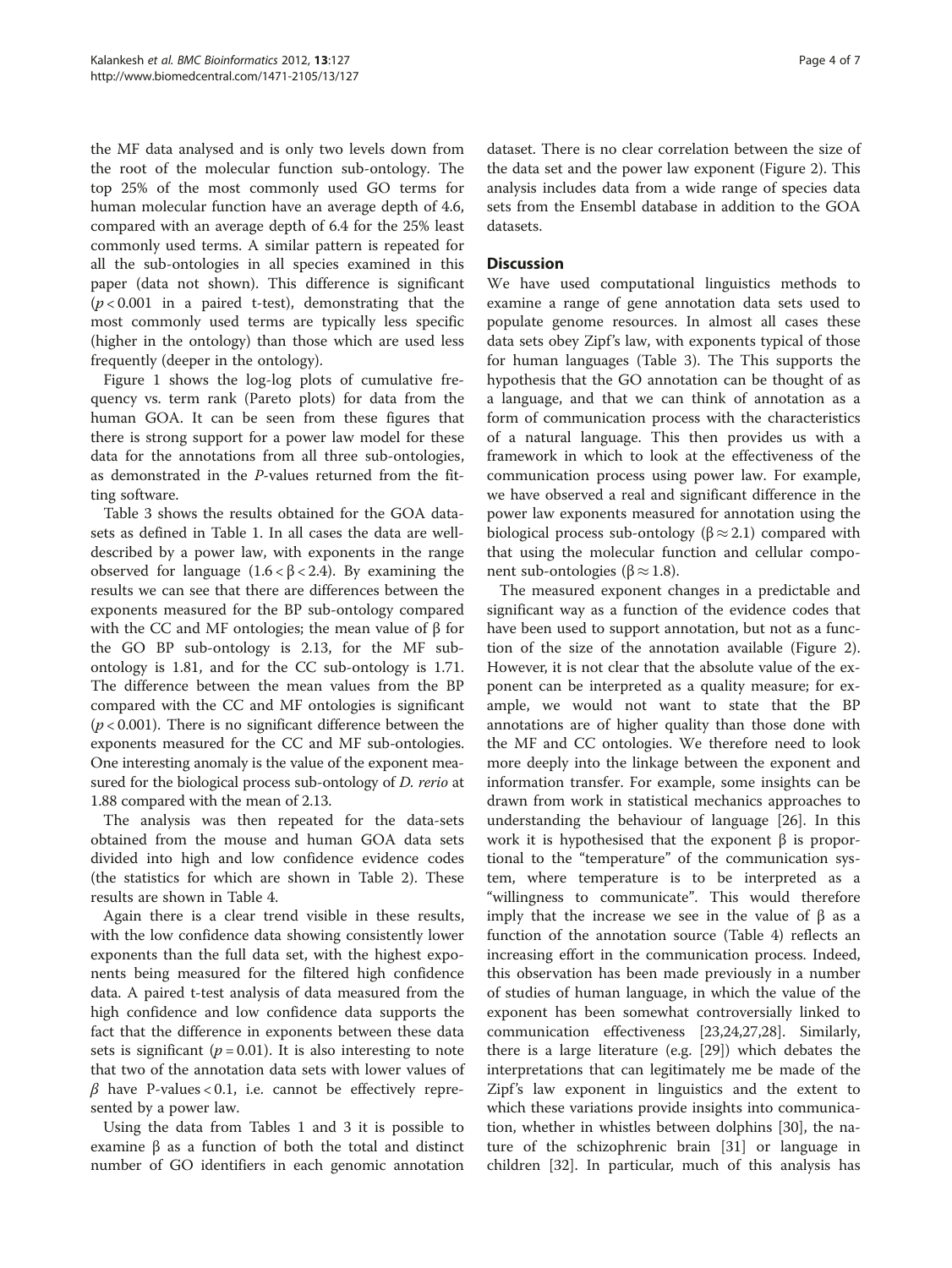<span id="page-4-0"></span>

investigated the ways in which differences in language use, communication effectiveness or brain structure are reflected in the measured exponent.

An inference that might therefore be drawn as regards the differences in exponents between the various GO sub-ontologies could therefore be that the information conveyed by BP is fundamentally more complex than that described by the other two sub-ontologies, capturing the processes in which the molecule is involved, rather than a simple molecular function description, or a location in which the activity takes place. That is, we simply have more to say about process than we do about function and cellular location; the biology is more complex in processes. This might intrinsically require more "willingness to communicate" than is needed to describe aspects of molecular function or cellular component. An anomaly in this analysis is the observed low exponent for the *D. rerio* BP sub-ontology, from which we might infer that the information content captured in the annotation for biological processes in this model species is lower than that from the other model organisms (as reflected in the significantly smaller number of published papers on D. rerio compared to those of the other model species listed).

One key difference between this analysis and that more generally used in computational linguistics is in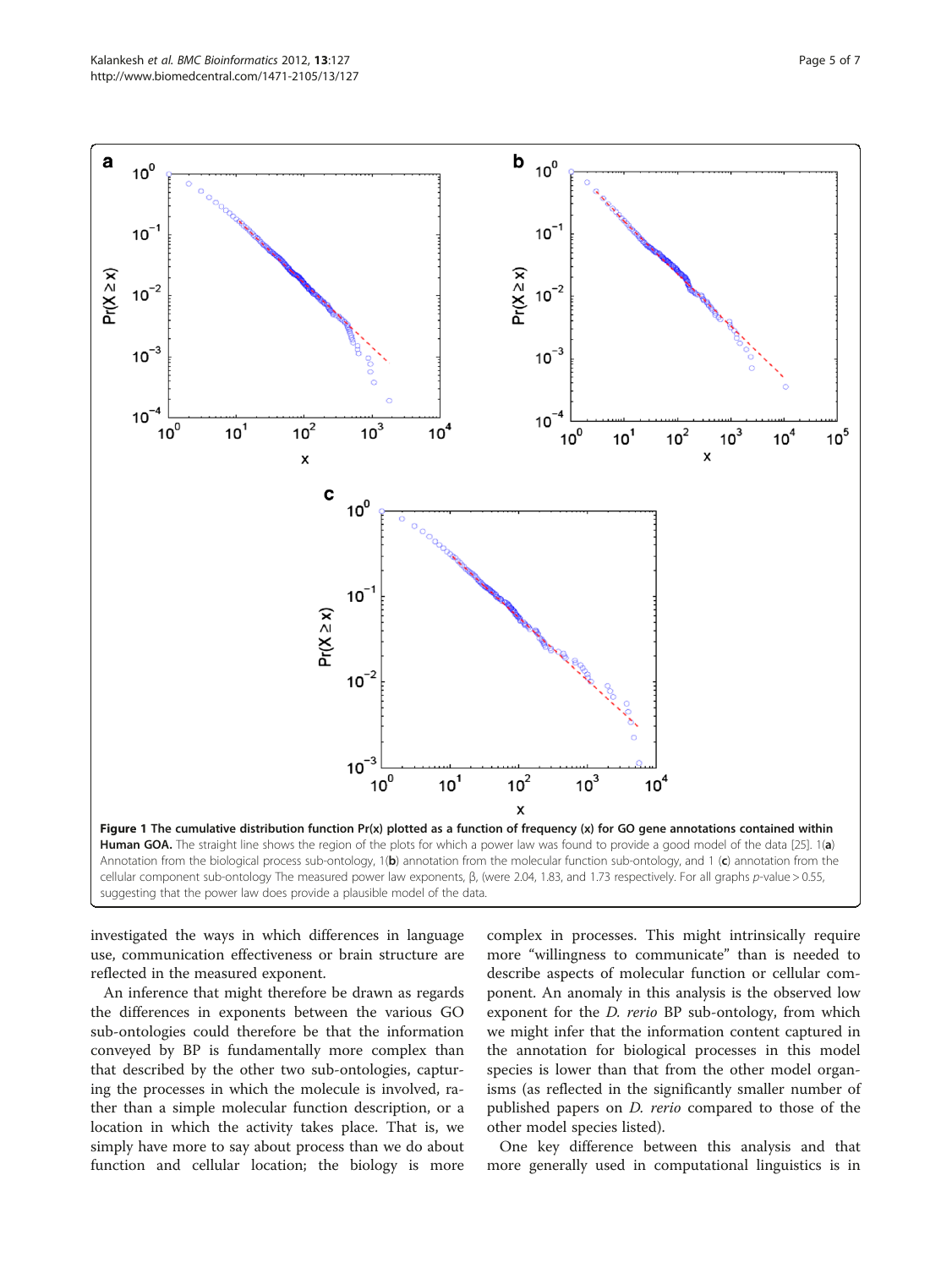| <b>Species</b> | Ontology |      | <b>GOA</b> |  |  |
|----------------|----------|------|------------|--|--|
|                |          | β    | P-value    |  |  |
| Hs             | CC       | 1.73 | 0.63       |  |  |
|                | MF       | 1.83 | 0.55       |  |  |
|                | BP       | 2.04 | 0.65       |  |  |
| Mm             | CC       | 1.69 | 0.74       |  |  |
|                | MF       | 1.76 | 0.36       |  |  |
|                | BP       | 2.08 | 0.97       |  |  |
| Dr             | CC       | 1.62 | 0.74       |  |  |
|                | MF       | 1.69 | 0.91       |  |  |
|                | BP       | 1.88 | 0.11       |  |  |
| Sc             | CC       | 1.86 | 0.29       |  |  |
|                | MF       | 1.88 | 0.78       |  |  |
|                | BP       | 2.27 | 0.42       |  |  |
| Rn             | CC       | 1.68 | 0.24       |  |  |
|                | MF       | 1.91 | 0.85       |  |  |
|                | ВP       | 2.38 | 0.76       |  |  |

<span id="page-5-0"></span>Table 3 Results obtained from the power law analysis of each of the data sets characterized in Table [2](#page-2-0)

 $β$  is the power law exponent and P-value is a statistic used to determine how good a model the power law is of the data. If  $P > 0.1$  we can assume that the power law does provide a good description of the data. H. sapiens (Hs), M. musculus (Mm), D. rerio (Dr), S. cerevisiae (Sc), R. norvegicus (Rn).

the variation of word length. In the GO annotation all words have the same length (the GO Identifier) whereas in natural languages word lengths can vary. A recent paper [\[33\]](#page-6-0) has revisited one of Zipf's original observations that word length correlates inversely with frequency [[34\]](#page-6-0). The key finding was that the correlation between word length and information content was better than that between word length and frequency. The analysis presented here, in the rather more controlled environment of genome annotation, has the potential to throw new light on this long-running debate in

Table 4 Results obtained from power law analysis of each of the data sets characterized in Table [2](#page-2-0)

| <b>Species</b> | Ontology  | <b>GOA</b> |               |      |         |
|----------------|-----------|------------|---------------|------|---------|
|                |           | НC<br>β    | LC<br>P-Value | В    | P-Value |
| Hs             | cc        | 1.88       | 0.37          | 1.62 | 0.11    |
|                | MF        | 2.05       | 0.18          | 1.75 | 0.16    |
|                | <b>BP</b> | 2.12       | 0.37          | 2.04 | 0.62    |
| Mm             | cc        | 1.9        | 0.43          | 1.5  | 0.71    |
|                | MF        | 2.15       | 0.65          | 1.67 | 0.03    |
|                | ΒP        | 2.6        | 0.61          | 1.62 | 0.00    |

β is the power law exponent and P-value is a statistic used to determine how good a model the power law is of the data. Statistically significant values are denoted in bold. The GO evidence codes used to define the high confidence (HC) and low confidence (LC) data sets are described in the materials and methods.



computational linguistics, as we can separate out the effects of word length and focus specifically on the information content and frequency of terms.

In principle we also believe that the straightforward computational linguistics methods we have applied to GO data in this paper should be more widely applicable to any situation in which data are described using terms from an ontology; for example, medical patient data described using terms from SNOMED-CT [[35](#page-6-0)]. Indeed, we have recently observed very similar Zipf's law behaviour in a large corpus of primary care general practice data describing patients in Salford (UK) (data not shown).

## Conclusions

In this paper we have demonstrated that computational linguistics, in the form of Zipf's law, provides a powerful and innovative framework in which to examine GO annotation. As hypothesised, the GO annotation does follow Zipf's law and there is some evidence that the exponent does provide information on the nature of the annotation; for example, it responds in a predictable way as a function of the evidence codes used to support the annotation. An unexpected finding is that the power law exponent of data described using the process subontology is significantly different to that measured for data in the function and component ontologies. We do not know whether this difference is some fundamental feature of the structure of the GO sub-ontologies, the nature of the biology being communicated, or whether it reflects thought processes in the annotation teams. Such